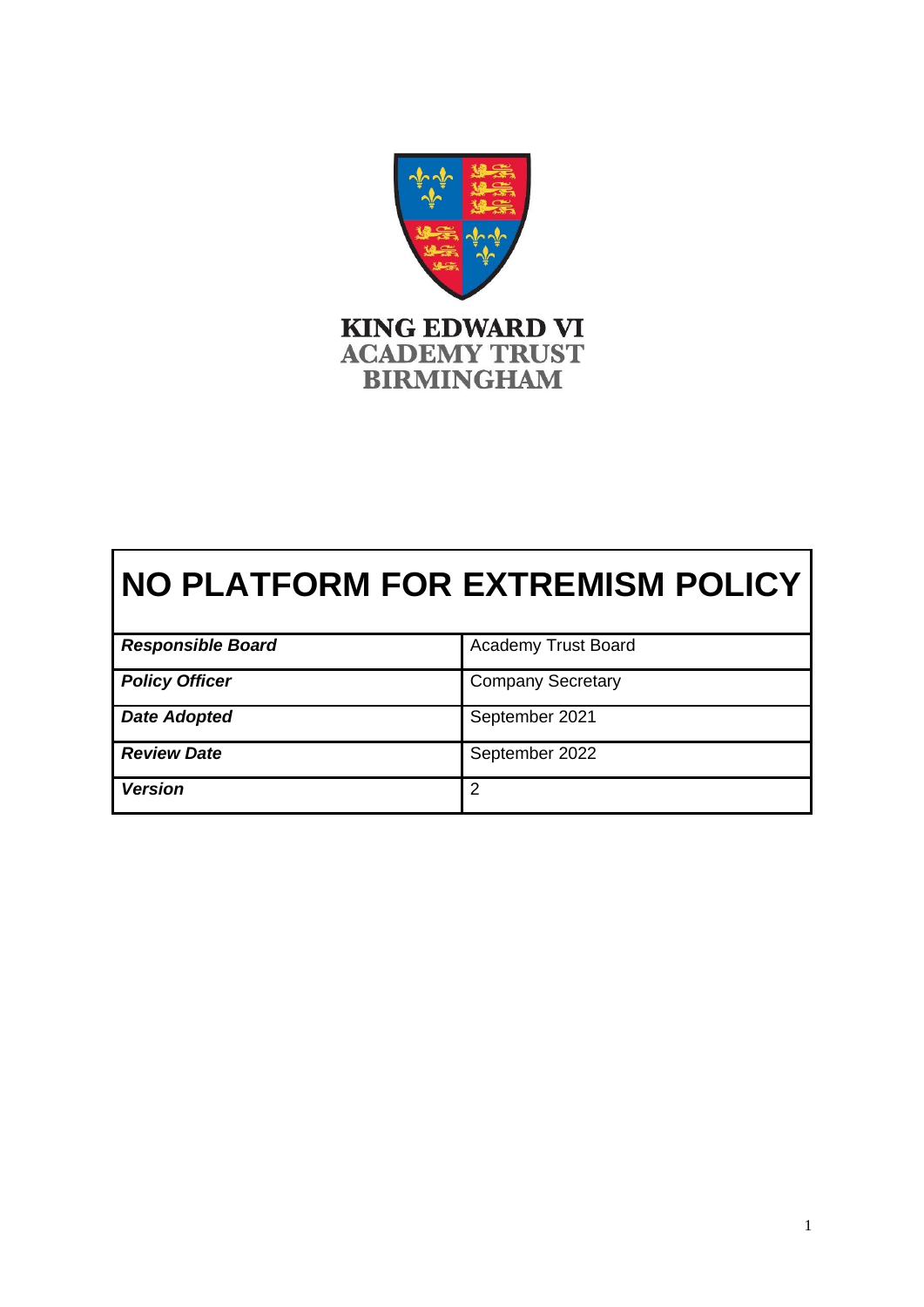#### **KING EDWARD VI ACADEMY TRUST BIRMINGHAM NO PLATFORM FOR EXTREMISM POLICY**

#### **1. INTRODUCTION**

This 'No Platform for Extremism Policy' is part of the Academy Trust's commitment to keeping children safe. Since the 'Education and Inspections Act 2006', schools have a duty to promote community cohesion. Over the last few years, global events have led to a growth of extremist viewpoints, including advocacy of violent extremism.

Schools have an important part to play in both educating children and young people about extremism and recognising when students start to become radicalised. In March 2015, new statutory duties were placed on schools by the Counter Terrorism and Security Act (2015) which means they must work to prevent children being drawn into extremism.

Safeguarding children from all risks of harm is an important part of a school's work and protecting them from extremism is one aspect of that.

#### **2. ETHOS**

At the Academy Trust we ensure that through our vision, values, rules, diverse curriculum and teaching we promote tolerance and respect for all cultures, faiths and lifestyles. The Trust Board also ensures that this ethos is reflected and implemented effectively in school policy and practice and that there are effective risk assessments in place to safeguard and promote students' welfare.

We have a duty to prepare our students for life in modern Britain and to keep them safe.

Students who attend the Academy Trust's Academies have the right to learn in safety. We do not tolerate bullying of any kind and will challenge derogatory language and behaviour towards others.

#### **3. STATUTORY DUTIES**

The duty to prevent children and young people being radicalised is set out in the following documents.

- Counter Terrorism and Security Act (2015)
- Keeping Children Safe in Education (2015)
- Prevent Duty Guidance (2015)
- Working Together to Safeguard Children (2015)

### **4. NON-STATUTORY GUIDANCE**

• Promoting fundamental British values as part of SMSC in schools: Departmental advice for maintained schools (DfE 2014)

#### **5. RELATED POLICIES**

- IT Acceptable Use Policy
- Behaviour Policy
- Child Protection and Safeguarding Policy
- Curriculum Policy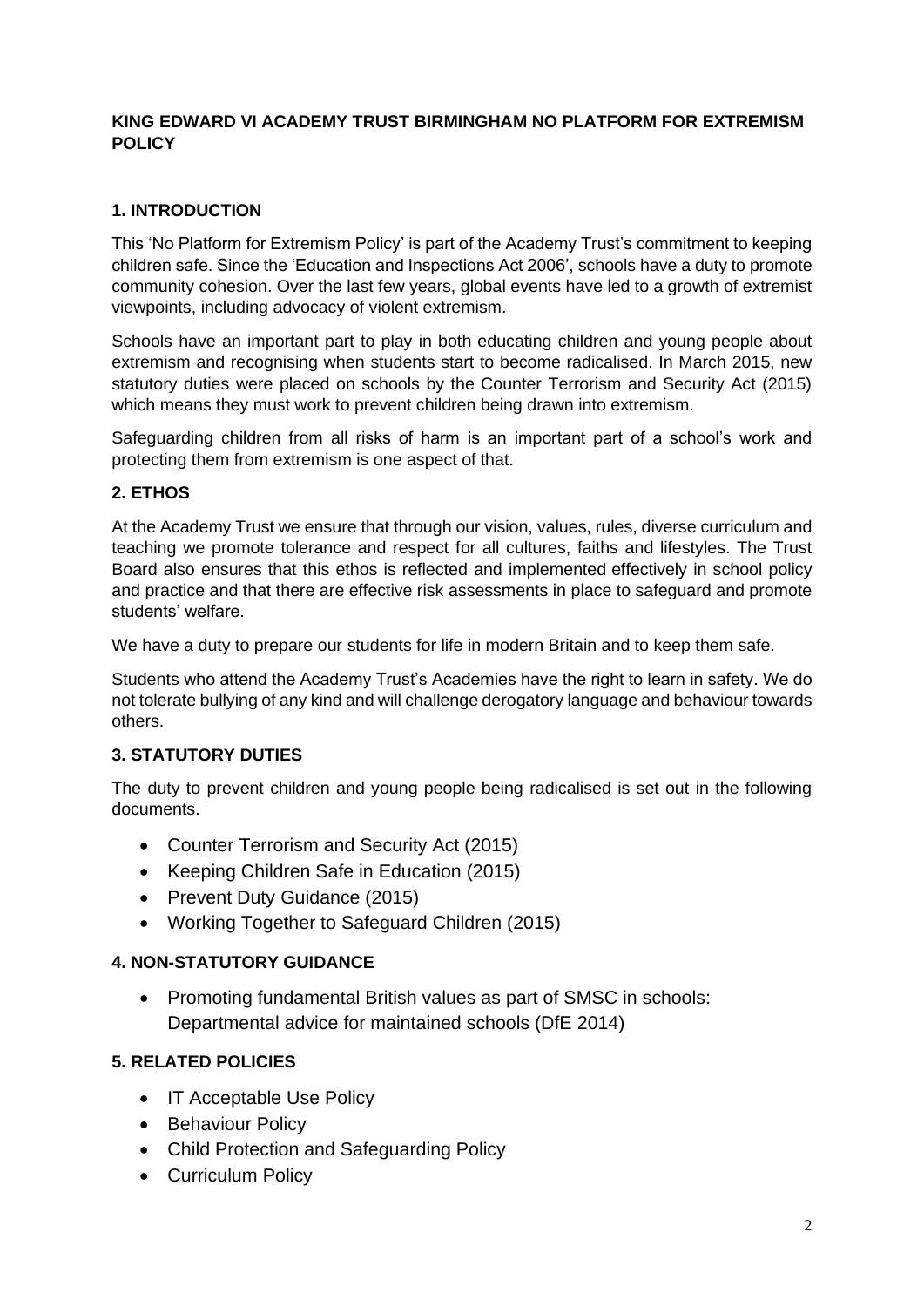- Equality Policy
- Personal, Social and Health Education (PSHE) Policy
- Spiritual, Moral, Social, Cultural (SMSC) Policy
- Staff Code of Conduct
- Teaching and Learning Policy
- Values for Education Policy
- Visitors Policy
- Whistle-blowing Policy

### **6. DEFINITIONS**

**Extremism** is defined in the 2011 Prevent strategy as vocal or active opposition to fundamental British values, including democracy, the rule of law, individual liberty and mutual respect and tolerance of different faiths and beliefs. We also include in our definition of extremism calls for the death of members of our armed forces, whether in this country or overseas.

**Radicalisation** refers to the process by which a person comes to support terrorism and extremist ideologies associated with terrorist groups.

**British Values** are democracy, the rule of law, individual liberty and mutual respect and tolerance of those with different faiths and beliefs.

#### **7. ROLES AND RESPONSIBILITIES**

#### **Role of the Governing Body and Trustee Board**

It is the role of the governing body to ensure that the school meets its statutory duties with regard to preventing radicalisation.

The governing body has a nominated person who will liaise with the headteacher and other staff about issues to do with protecting children from radicalisation.

The governing body reports to the Trustee Board regularly.

#### **Role of the Headteacher**

It is the role of the headteacher to:

- ensure that the school and its staff respond to preventing radicalisation on a day-today basis,
- ensure that the school's curriculum addresses the issues involved in radicalisation
- ensure that staff conduct is consistent with preventing radicalisation

#### **Role of Designated Safeguarding Lead**

It is the role of the Designated Safeguarding Lead to:

- ensure that staff understand the issues of radicalisation, are able to recognise the signs of vulnerability or radicalisation and know how to refer their concerns
- receive safeguarding concerns about children and young people who may be vulnerable to the risk of radicalisation or are showing signs of radicalisation
- make referrals to appropriate agencies with regard to concerns about radicalisation
- liaise with partners, including the local authority and the police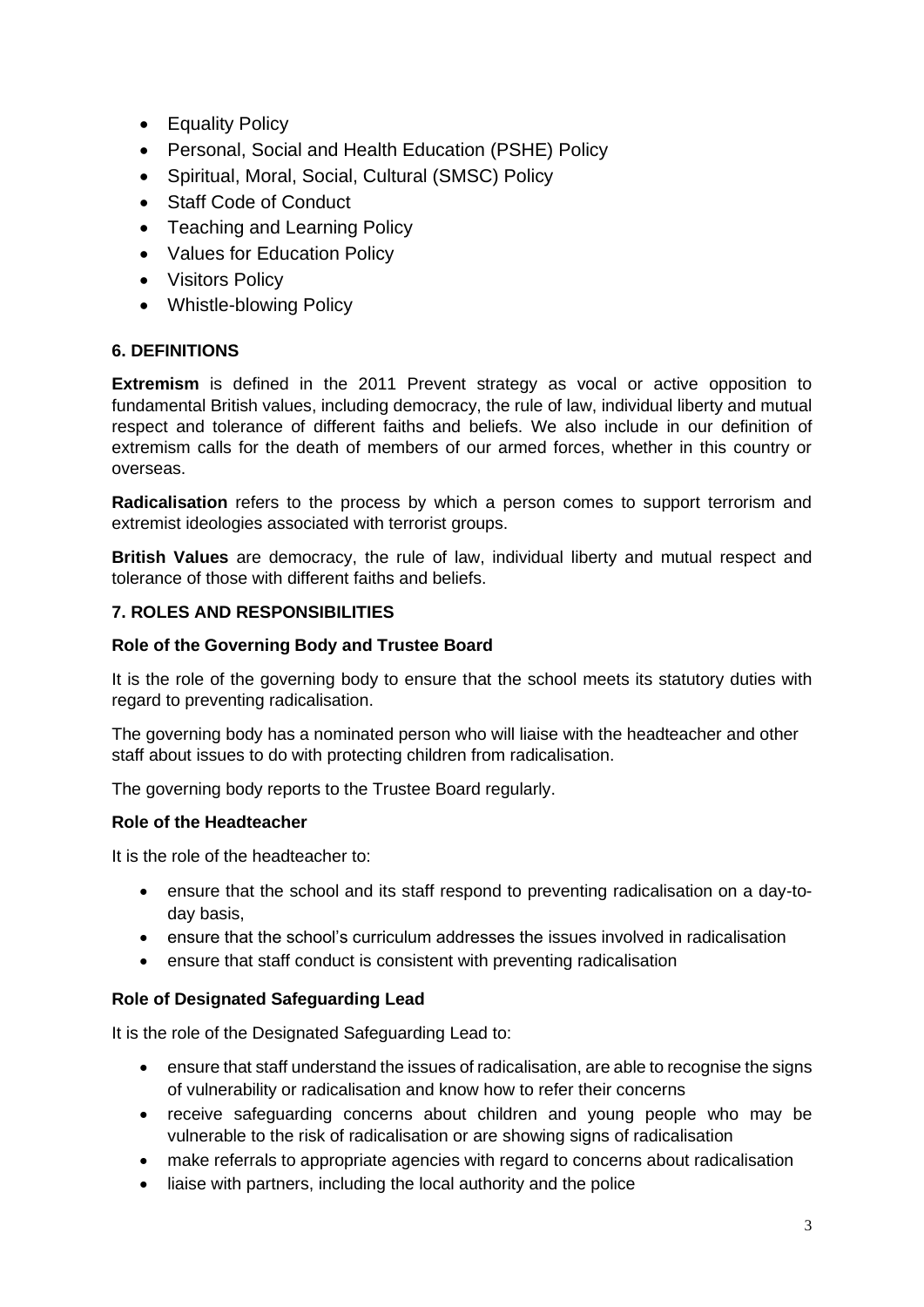• report to the governing body on these matters

#### **Role of staff**

It is the role of staff to understand the issues of radicalisation, are able to recognise the signs of vulnerability or radicalisation and know how to refer their concerns.

#### **8. CURRICULUM**

We are committed to ensuring that our students are offered a broad and balanced curriculum that aims to prepare them for life in modern Britain. We encourage our students to be inquisitive learners who are open to new experiences and are tolerant of others.

These values support the development of the whole child as a reflective learner within a calm, caring, happy and purposeful atmosphere. Teaching the schools core values alongside the fundamental British Values supports quality teaching and learning, whilst making a positive contribution to the development of a fair, just and civil society.

#### **9. INTERNET SAFETY**

The internet provides children and young people with access to a wide range of content, some of which is harmful. Extremists use the internet, including social media, to share their messages. The filtering systems used in our school blocks inappropriate content, including extremist content.

We may also filter out social media, such as Facebook. Searches and web addresses may be monitored, and the IT technicians will alert senior staff where there are concerns and prevent further access when new sites that are unblocked are found.

Where staff, students or visitors find unblocked extremist content they must report it to a senior member of staff.

We are aware that children and young people have access to unfiltered internet when using their mobile phones and staff are alert to the need for vigilance when students are using their phones.

The IT Acceptable Use Policy (AUP) refers to preventing radicalisation and related extremist content. Students and staff are asked to sign the AUP annually to confirm they have understood what is acceptable.

Students and staff know how to report internet content that is inappropriate or of concern.

#### **10. STAFF TRAINING**

Staff will be given training to help them understand the issues of radicalisation, so they are able to recognise the signs of vulnerability or radicalisation and know how to refer their concerns. This information also forms part of the induction safeguarding training. Staff are updated as necessary in regular safeguarding briefings.

#### **11. SAFER RECRUITMENT**

We ensure that the staff we appoint to the school are suitable, our recruitment procedures are rigorous, and we follow the statutory guidance published in part 3 of *Keeping Children Safe in*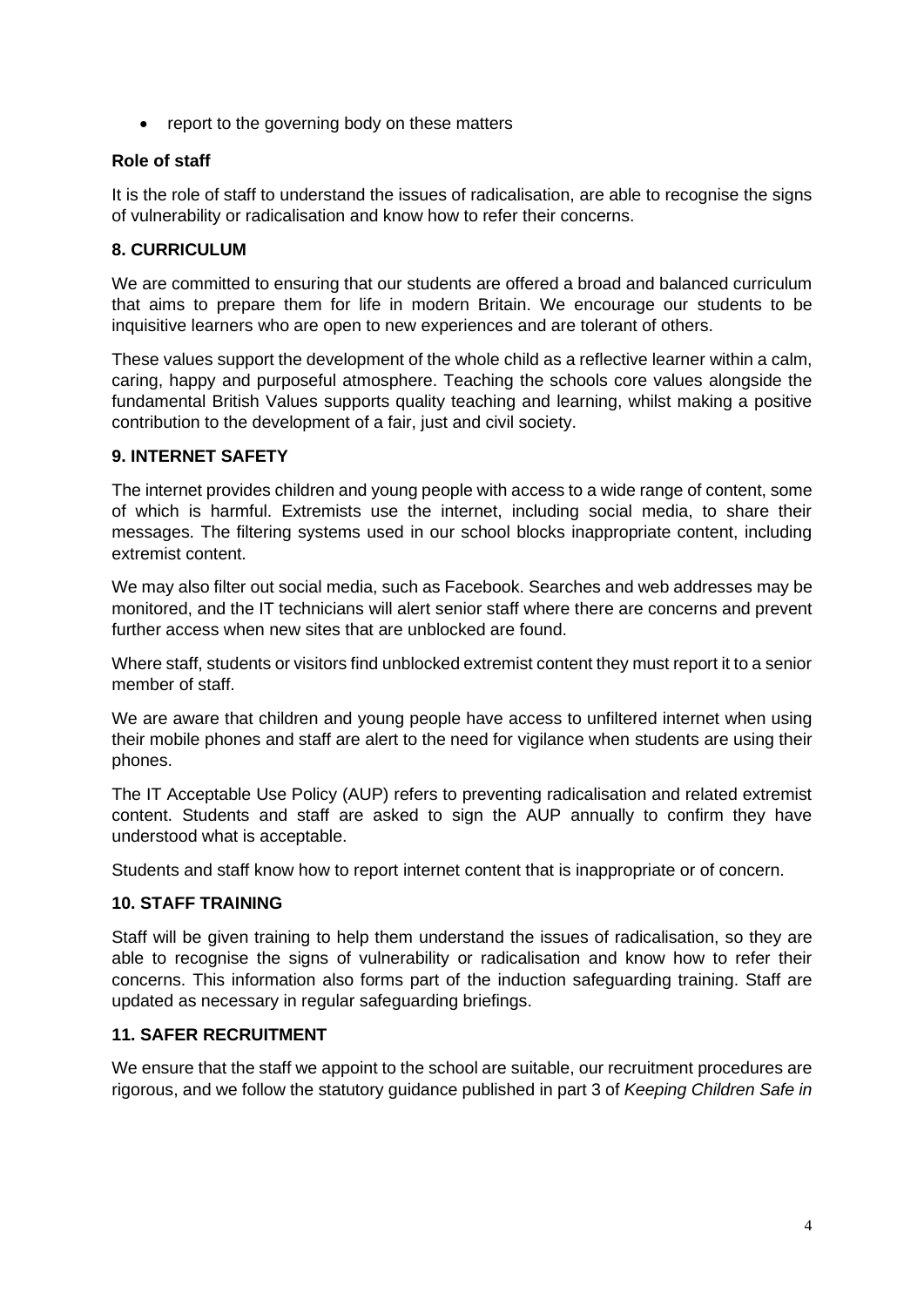*Education (2018).* Vetting and barring checks are undertaken on relevant people, including governors and volunteers.

#### **12. VISITORS**

Visitors to the school are made aware of our safeguarding and child protection policies on arrival at the school and are given information about what to do if they are concerned about any aspect of child welfare.

Visitors who are invited to speak to students will be informed about our preventing extremism policy and relevant vetting checks are undertaken. We undertake due diligence to ensure that visiting speakers are appropriate. Speakers will be supervised at all times and will not be allowed to speak to children without a member of staff being present.

Staff must not invite speakers into school without first obtaining permission from the headteacher.

#### **'No platform for extremists'**

The school is vigilant to the possibility that out-of-hours hire of the school premises may be requested by people wishing to run an extremist event. The school does not accept bookings from individuals or organisations that are extremist in their views.

#### **13. SIGNS OF VULNERABILITY**

There are no known definitive indicators that a young person is vulnerable to radicalisation, but there are number of signs that together increase the risk. Signs of vulnerability include:

- underachievement
- being in possession of extremist literature
- poverty
- social exclusion
- traumatic events
- global or national events
- religious conversion
- change in behaviour
- extremist influences
- conflict with family over lifestyle
- confused identify
- victim or witness to race or hate crimes
- rejection by peers, family, social groups or faith

#### **14. RECOGNISING EXTREMISM**

Early indicators of radicalisation or extremism may include:

- showing sympathy for extremist causes
- glorifying violence, especially to other faiths or cultures
- making remarks or comments about being at extremist events or rallies outside school
- evidence of possessing illegal or extremist literature
- advocating messages similar to illegal organisations or other extremist groups